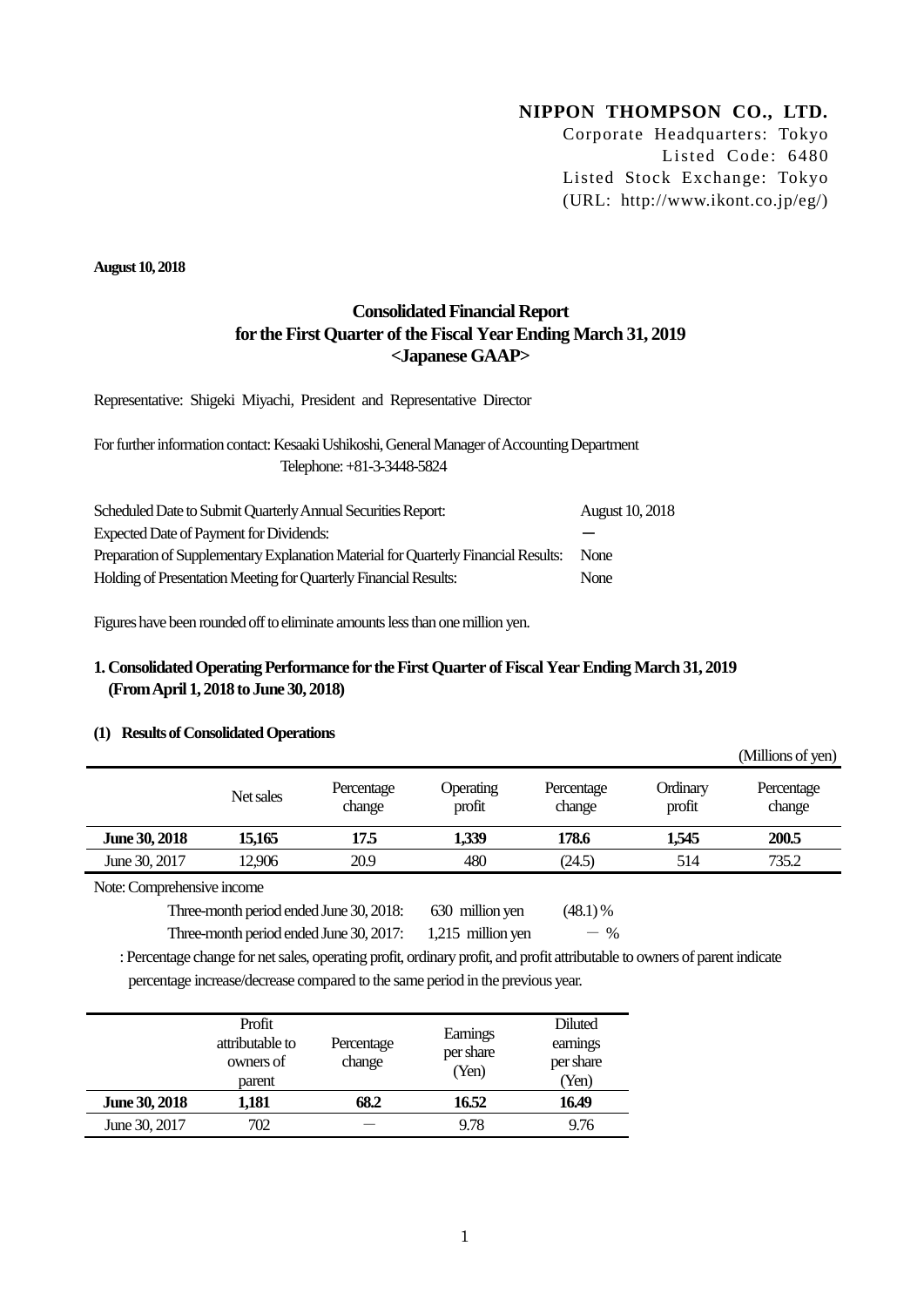(Yen)

### **(2) Consolidated Financial Position**

|                                 |                                                               |                                                                    |                        | (Millions of yen)             |
|---------------------------------|---------------------------------------------------------------|--------------------------------------------------------------------|------------------------|-------------------------------|
|                                 | <b>Total assets</b>                                           | Net assets                                                         | Equity ratio<br>$(\%)$ | Net assets<br>per share (Yen) |
| <b>June 30, 2018</b>            | 97,192                                                        | 59.523                                                             | 61.1                   | 830.26                        |
| March 31, 2018                  | 98.493                                                        | 59,666                                                             | 60.1                   | 828.26                        |
| Reference: Shareholders' equity |                                                               |                                                                    |                        |                               |
|                                 | As of June 30, 2018:<br>$\sqrt{211}$ $\sqrt{21}$ $\sqrt{210}$ | 59,378 million yen<br>$\sim$ $\sim$ 1 $\sim$<br>$\cdot$ 11 $\cdot$ |                        |                               |

As of March 31, 2018: 59,217 million yen

# **2. Dividends**

|                |           |              | Dividends per share      |          |                         |
|----------------|-----------|--------------|--------------------------|----------|-------------------------|
| Base date      | June $30$ | September 30 | December 31              | March 31 | <b>Full Fiscal Year</b> |
| 2019(Forecast) |           | 7.50         |                          | 7.50     | 15.00                   |
| 2019           |           |              |                          |          |                         |
| 2018           |           | 6.50         | $\overline{\phantom{a}}$ | 6.50     | 13.00                   |

Note: Change in the current three-month period ended June 30, 2018, to dividend forecast: None

### **3. Forecast of Consolidated Operating Performance for the Fiscal Year Ending March 31, 2019**

|                                               |                                                  |                      |                                |                      |                    | (Millions of yen)    |
|-----------------------------------------------|--------------------------------------------------|----------------------|--------------------------------|----------------------|--------------------|----------------------|
|                                               | Net sales                                        | Percentage<br>change | Operating<br>profit            | Percentage<br>change | Ordinary<br>profit | Percentage<br>change |
| Six-month period ending<br>September 30, 2018 | 30,000                                           | 15.2                 | 2,600                          | 266.2                | 2,550              | 222.7                |
| Year ending March<br>31, 2019                 | 61,000                                           | 10.5                 | 5,500                          | 107.6                | 5,400              | 125.3                |
|                                               |                                                  |                      |                                |                      |                    |                      |
|                                               | Profit<br>attributable to<br>owners of<br>parent | Percentage<br>change | Earnings<br>per share<br>(Yen) |                      |                    |                      |
| Six-month period ending<br>September 30, 2018 | 1,800                                            | 72.5                 | 25.17                          |                      |                    |                      |
| Year ending March<br>31, 2019                 | 3,800                                            | 126.4                | 53.11                          |                      |                    |                      |
|                                               |                                                  |                      |                                |                      |                    |                      |

Notes: Percentage change for net sales, operating profit, ordinary profit, and profit attributable to owners of parent indicate percentage increase/decrease compared to the same period in the previous year.

Change in the current three-month period ended June 30, 2018, to consolidated operating performance forecast: None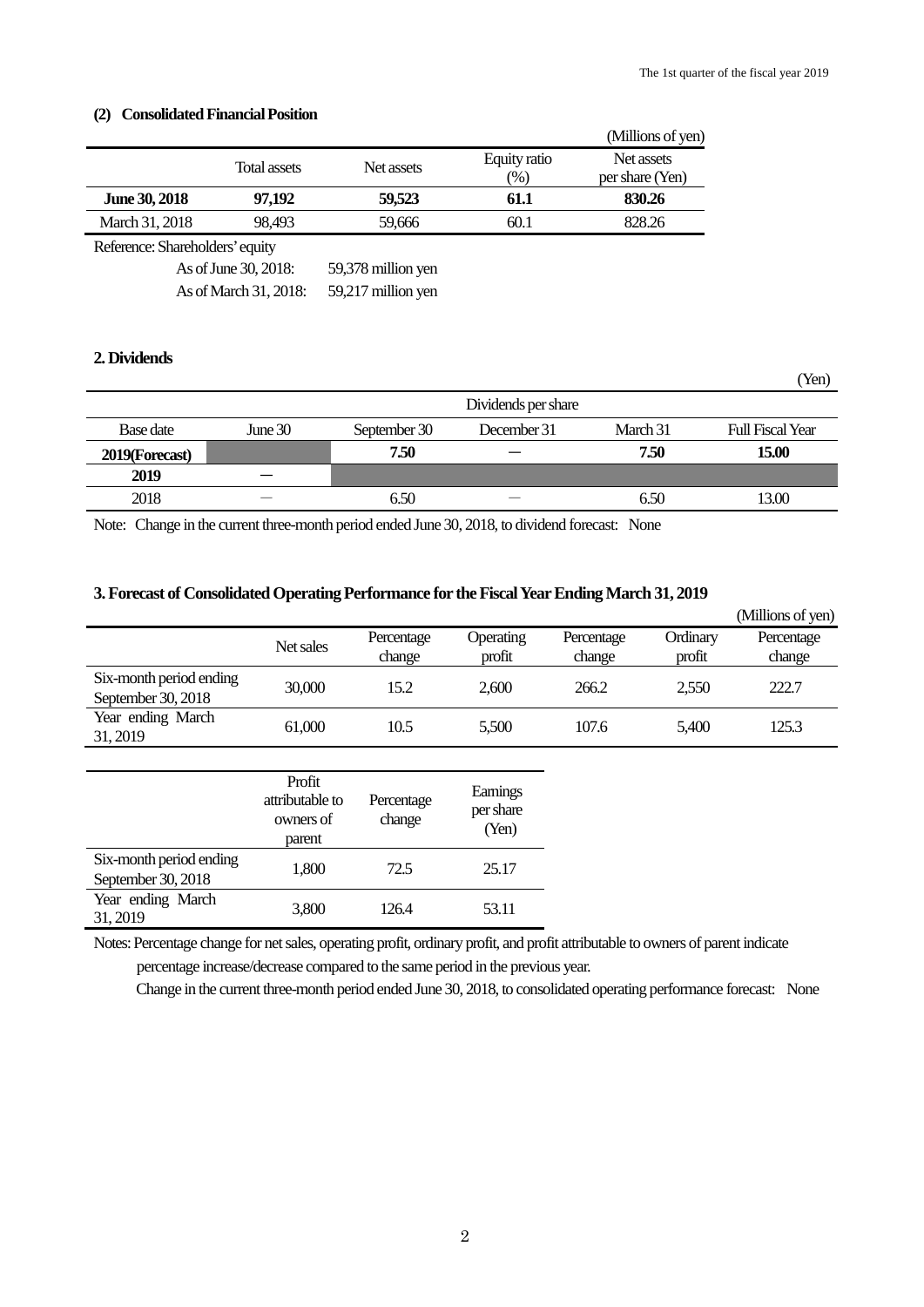### **4. Others**

- (1) Changes in the state of significant subsidiaries during the period (Changes regarding specific companies accompanying changes in the scope of consolidation): None
- (2) Application of the special accounting methods for the presentation of the quarterly consolidated financial statements: Yes

Note: For further details, please refer on page 8.

- (3) Changes in accounting principles and accounting estimates, and restatements Changes in accounting principles arising from revision of accounting standards: None Changes other than those in above: None Changes in accounting estimates: None Restatements: None
- (4) Number of shares issued (Common stock)

| Number of shares outstanding at period-end (Including treasury stock) |                   |
|-----------------------------------------------------------------------|-------------------|
| As of June 30, 2018:                                                  | 73,501,425 shares |
| As of March 31, 2018:                                                 | 73,501,425 shares |
| Number of treasury stock                                              |                   |
| As of June 30, 2018:                                                  | 1.982.940 shares  |
| As of March 31, 2018:                                                 | 2,005,532 shares  |
| Average number of shares outstanding at period-end                    |                   |
| Three-month period ended June 30, 2018:                               | 71,514,357 shares |
| Three-month period ended June 30, 2017:                               | 71,876,169 shares |

Note: The number of treasury stock includes treasury stock held by the ESOP trust. This resulted in the addition to treasury stock of 467,100 shares as of June 30, 2018 and 480,100 shares as of March 31, 2018. In addition, treasury stock held by the ESOP trust is excluded from the calculation of the average number of shares outstanding at period-end, as is other treasury stock. The number of shares excluded from said calculation totaled 471,233 shares for the three-month period ended June 30, 2018 and 100,166 shares for the three-month period ended June 30, 2017.

#### **These consolidated financial statements are not subject to quarterly review by auditors**

### **Explanations or Other Items Pertaining to Appropriate use of Operating PerformanceForecasts**

Performance forecasts presented herein are based on information available to the Nippon Thompson Group (the "Group") as of the date of this document, August 10, 2018. Accordingly, for a wide variety of reasons, there remains the possibility that actual performance results may differ from projections.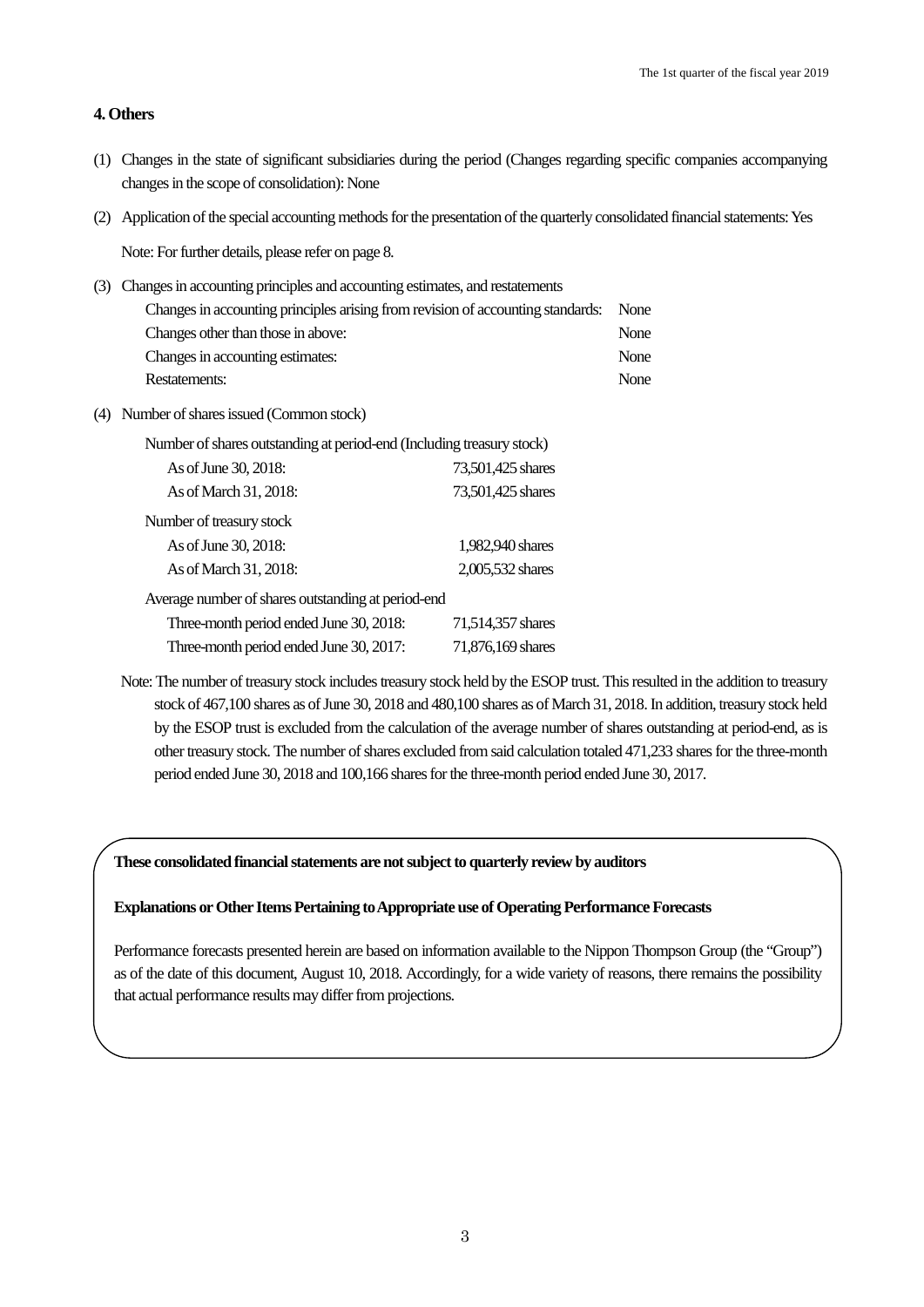### **5. Consolidated Financial Statements**

# **(1) Consolidated Balance Sheets**

As of June 30, 2018 and March 31, 2018

|                                       | Millions of yen         |                   |  |
|---------------------------------------|-------------------------|-------------------|--|
| <b>ASSETS</b>                         | <b>June 30,</b><br>2018 | March 31,<br>2018 |  |
| <b>Current Assets:</b>                |                         |                   |  |
| Cash and deposits                     | 15,082                  | 18,104            |  |
| Notes and accounts receivable-trade   | 16,769                  | 16,373            |  |
| <b>Securities</b>                     | 2,199                   |                   |  |
| Finished products                     | 11,672                  | 11,734            |  |
| Material in process                   | 9,035                   | 8,713             |  |
| Raw material                          | 5,012                   | 5,095             |  |
| Others                                | 780                     | 1,301             |  |
| Less: Allowance for doubtful accounts | (30)                    | (25)              |  |
| Total current assets                  | 60,522                  | 61,296            |  |
| <b>Non-Current Assets:</b>            |                         |                   |  |
| Tangible fixed assets:                |                         |                   |  |
| Machinery and vehicles                | 9,532                   | 9,700             |  |
| Others                                | 10,633                  | 10,613            |  |
| Total tangible fixed assets           | 20,166                  | 20,313            |  |
| Intangible fixed assets               | 2,887                   | 2,956             |  |
| Investments and other assets:         |                         |                   |  |
| Investment securities                 | 10,125                  | 11,119            |  |
| <b>Others</b>                         | 3,540                   | 2,856             |  |
| Less: Allowance for doubtful accounts | (48)                    | (48)              |  |
| Total investments and other assets    | 13,616                  | 13,927            |  |
| Total non-current assets              | 36,670                  | 37,196            |  |
| <b>TOTAL ASSETS</b>                   | 97,192                  | 98,493            |  |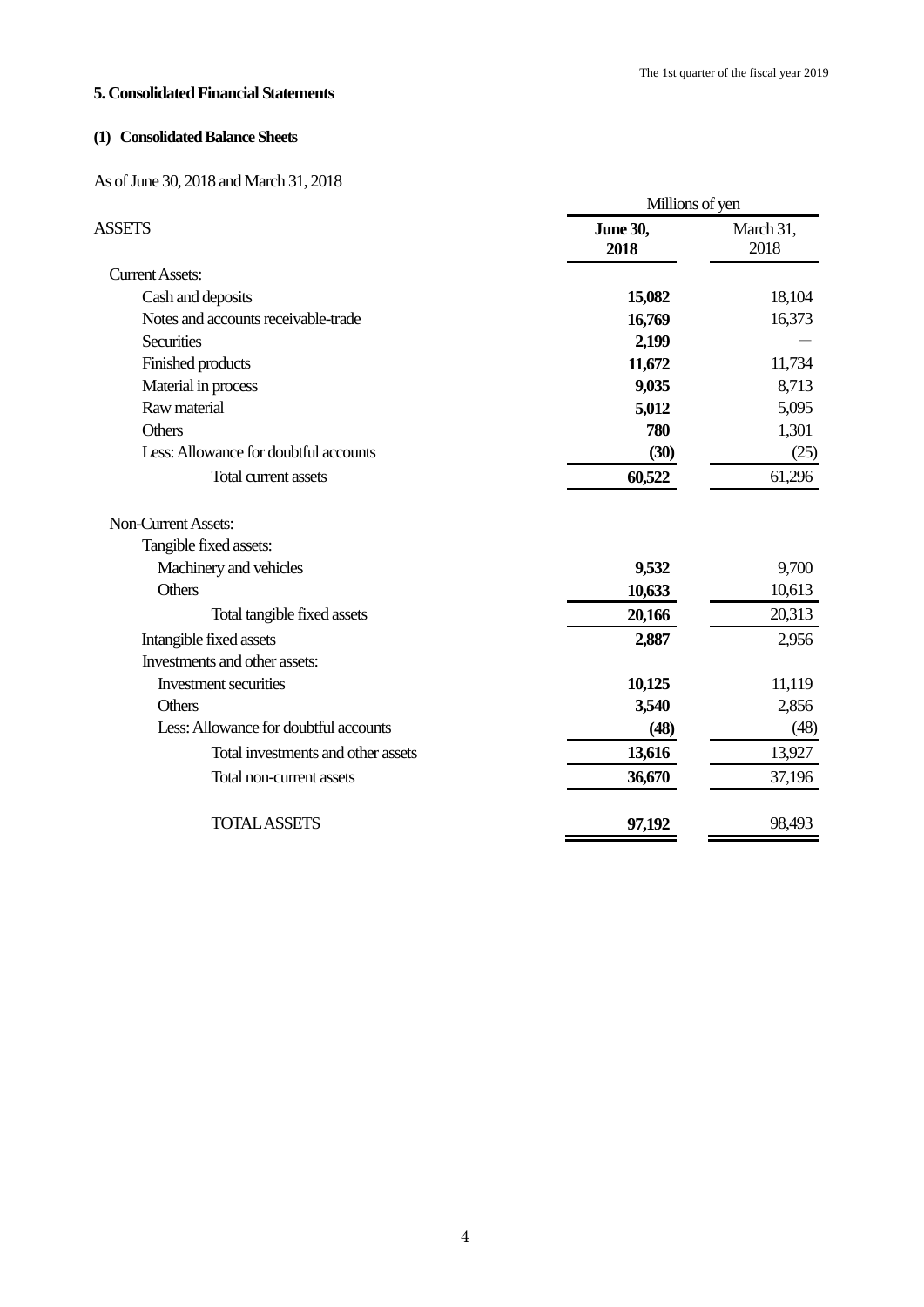| Millions of yen         |                          |  |
|-------------------------|--------------------------|--|
| <b>June 30,</b><br>2018 | March 31,<br>2018        |  |
|                         |                          |  |
| 10,953                  | 10,939                   |  |
| 2,778                   | 2,778                    |  |
| 740                     | 479                      |  |
| 15                      | 60                       |  |
| 4,726                   | 5,319                    |  |
| 19,214                  | 19,577                   |  |
|                         |                          |  |
| 10,000                  | 10,000                   |  |
| 7,763                   | 8,516                    |  |
| 15                      | 15                       |  |
| 675                     | 717                      |  |
| 18,454                  | 19,249                   |  |
| 37,669                  | 38,827                   |  |
|                         |                          |  |
|                         |                          |  |
| 9,533                   | 9,533                    |  |
| 12,875                  | 12,887                   |  |
|                         | 33,544                   |  |
|                         | (1,169)                  |  |
| 55,513                  | 54,795                   |  |
|                         |                          |  |
| 3,756                   | 4,450                    |  |
| (2)                     | $\overline{0}$           |  |
| 7                       | (154)                    |  |
|                         | 125                      |  |
| 3,865                   | 4,422                    |  |
| 72                      | 76                       |  |
| 72                      | 372                      |  |
| 59,523                  | 59,666                   |  |
| 97,192                  | 98,493                   |  |
|                         | 34,257<br>(1,153)<br>104 |  |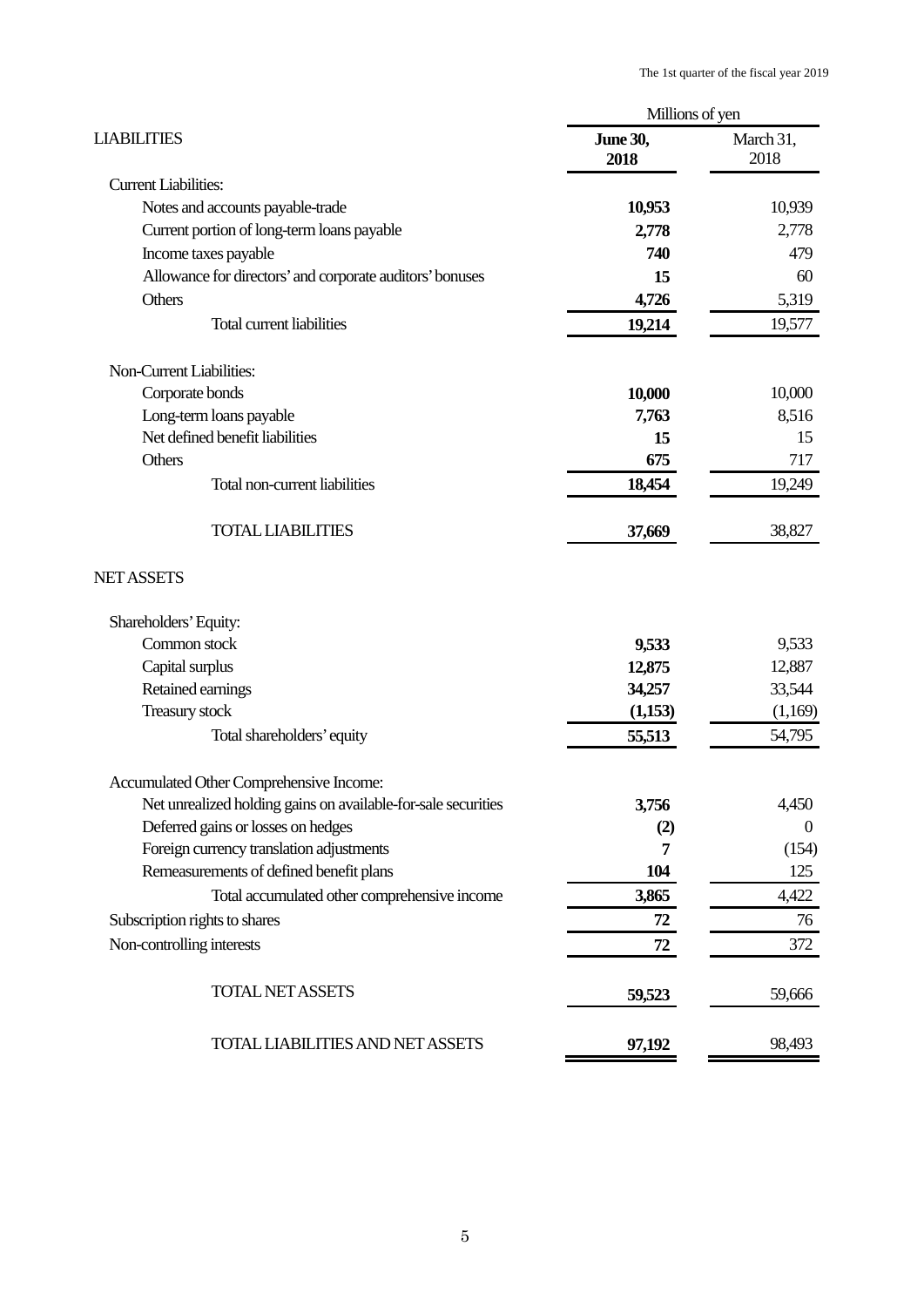# **(2) Consolidated Statements of Income and Consolidated Statements of Comprehensive Income**

# **Consolidated Statements of Income**

For the first quarter ended June 30, 2018 and 2017

|                                                  | Millions of yen         |                  |  |
|--------------------------------------------------|-------------------------|------------------|--|
|                                                  | <b>June 30,</b><br>2018 | June 30,<br>2017 |  |
| <b>Net Sales</b>                                 | 15,165                  | 12,906           |  |
| Cost of Sales                                    | 10,537                  | 9,208            |  |
| <b>Gross Profit</b>                              | 4,627                   | 3,697            |  |
| Selling, General and Administrative Expenses     | 3,287                   | 3,217            |  |
| <b>Operating Profit</b>                          | 1,339                   | 480              |  |
| Non-Operating Income:                            |                         |                  |  |
| Interest income                                  | $\overline{2}$          | $\mathbf{1}$     |  |
| Dividend income                                  | 121                     | 94               |  |
| Foreign exchange gains                           | 83                      | 6                |  |
| Others                                           | 87                      | 39               |  |
|                                                  | 295                     | 141              |  |
| Non-Operating Expenses:                          |                         |                  |  |
| Interest expenses                                | 21                      | 42               |  |
| Sales discounts                                  | 48                      | 51               |  |
| Others                                           | 19                      | 14               |  |
|                                                  | 89                      | 108              |  |
| <b>Ordinary Profit</b>                           | 1,545                   | 514              |  |
| <b>Extraordinary Income:</b>                     |                         |                  |  |
| Gain on sales of fixed assets                    | $\boldsymbol{0}$        | 35               |  |
|                                                  | $\bf{0}$                | 35               |  |
| <b>Extraordinary Losses:</b>                     |                         |                  |  |
| <b>Impairment</b> loss                           | 97                      |                  |  |
|                                                  | 97                      |                  |  |
| Profit Before Income Taxes                       | 1,448                   | 549              |  |
| <b>Income Taxes</b>                              | 259                     | (159)            |  |
| Profit                                           | 1,188                   | 709              |  |
| Profit attributable to non-controlling interests | 6                       | 6                |  |
| Profit attributable to owners of parent          | 1,181                   | 702              |  |
|                                                  |                         |                  |  |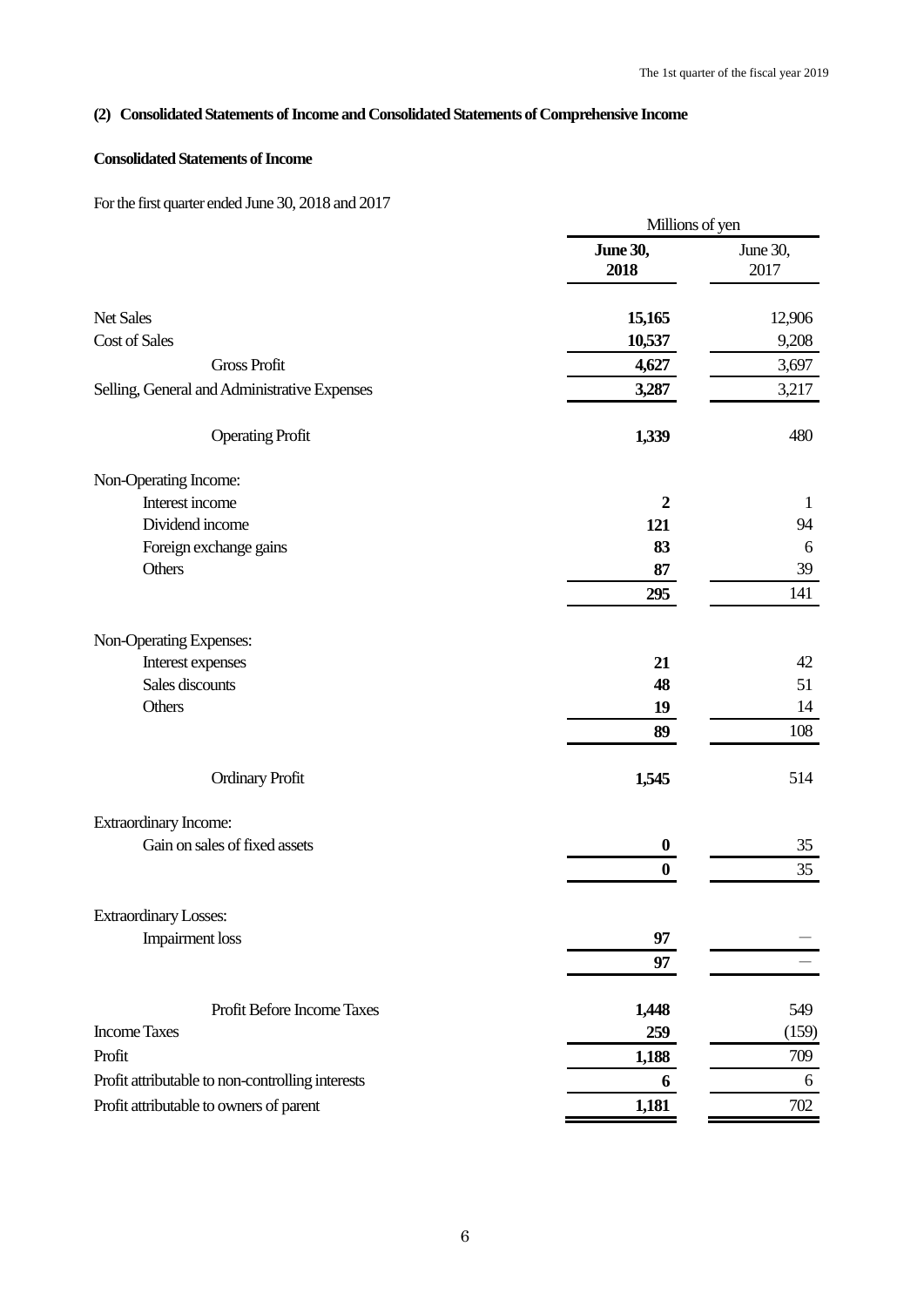# **Consolidated Statements of Comprehensive Income**

# For the first quarter ended June 30, 2018 and 2017

|                                                                |                         | Millions of yen  |  |  |
|----------------------------------------------------------------|-------------------------|------------------|--|--|
|                                                                | <b>June 30,</b><br>2018 | June 30,<br>2017 |  |  |
| Profit                                                         | 1,188                   | 709              |  |  |
| Other Comprehensive Income:                                    |                         |                  |  |  |
| Net unrealized holding gains on available-for-sale securities  | (693)                   | 356              |  |  |
| Deferred gains or losses on hedges                             | (3)                     | (7)              |  |  |
| Foreign currency translation adjustments                       | 160                     | 136              |  |  |
| Remeasurements of defined benefit plans                        | (21)                    | 20               |  |  |
| <b>Total Other Comprehensive Income</b>                        | (557)                   | 506              |  |  |
| Comprehensive Income                                           | 630                     | 1,215            |  |  |
| Breakdown:                                                     |                         |                  |  |  |
| Comprehensive income attributable to owners of parent          | 625                     | 1,219            |  |  |
| Comprehensive income attributable to non-controlling interests | 5                       | (3)              |  |  |